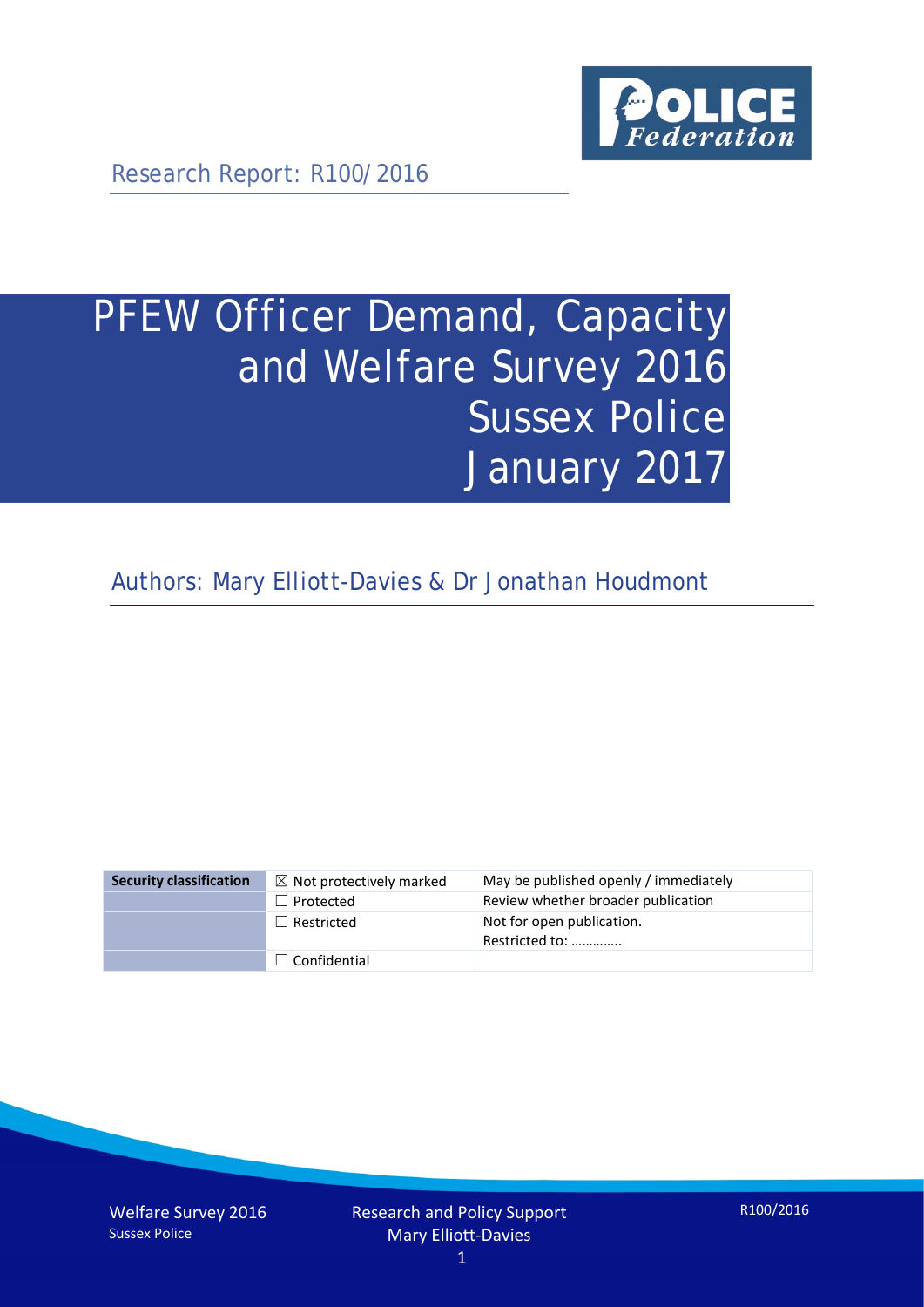# **1. FOREWORD**

#### **INTRODUCTION**

In recent times policing in England and Wales has experienced unprecedented budgetary cuts amount[i](#page-15-0)ng to an 18% real-term reduction since 2010.<sup>1</sup> The impact on police officer numbers has been considerable, with a 14% fall in officer numbers over a seven year period from a high of 143,734 in 2009<sup>[ii](#page-15-1)</sup> to 124,066 in March 2016.<sup>[iii](#page-15-2)</sup> Evidence from a focus group study conducted by the PFEW<sup>[iv](#page-15-3)</sup> highlighted that these reduction's may be having a negative effect on officers individual wellbeing. It was within this context that the 2016 PFEW Officer Demand, Capacity, and Welfare Survey took place.

This report provides a summary of responses to key questions from the 2016 PFEW Officer Demand, Capacity, and Welfare Survey from respondents in **Sussex Police**.

Where appropriate, details of average responses for the police service as a whole are also presented. However, differences between the national and local responses have not been tested statistically and therefore any differences reported are for guidance only and must be treated with caution.

Force rankings have not been included due to the vast range of response rates across forces (2.1% - 34.2%), making comparisons inappropriate without the application of inferential statistics to address the extreme variations in sample sizes (range: 34 -3909). In addition, forces with less than 100 respondents were not provided with a force level report as their sample size was too small to be representative of the force as a whole and may have enabled identification of individuals based on their demographics.

Please be aware that the total number of responses for each item may vary slightly as not all items were answered by all respondents, and all percentages are rounded to the nearest whole number. In addition, the actual differences between any and all groups may be quite small and these details should be considered when interpreting the data.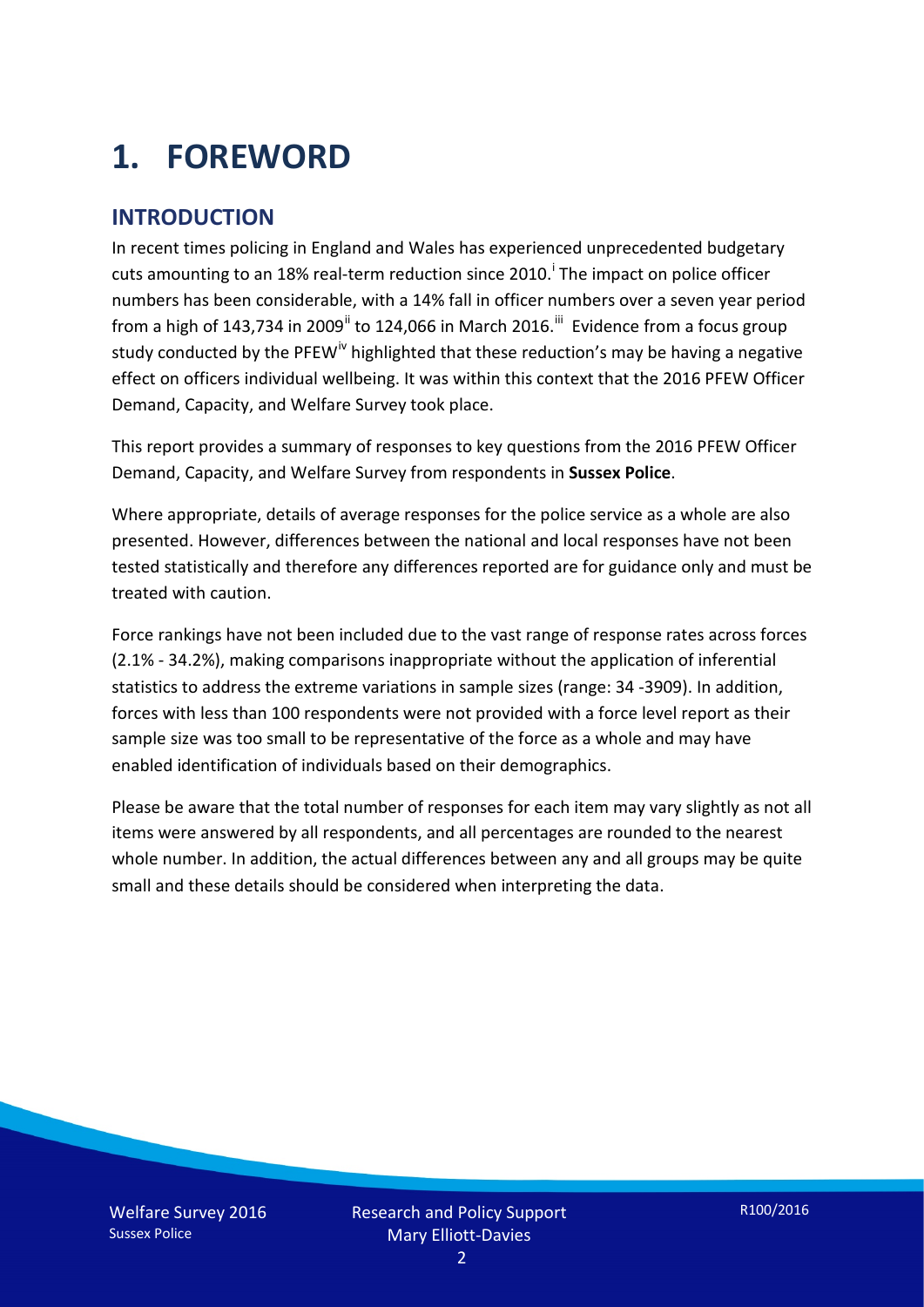#### **RESPONSE RATES AND DEMOGRAPHICS**

Survey responses were gathered over a four-week period in February 2016. All officers of the federated ranks in England and Wales were eligible to participate. Analyses were conducted on a sample of 16,841 responses drawn from all 43 forces across England and Wales.  $^1$  $^1$  The national response rate for the 2016 survey was 14%.

532 responses were received from Sussex Police, representing a response rate of around [2](#page-2-1)0%.<sup>2</sup> The margin of error for this report has been calculated using the size of the sample and the population. At a 95% confidence level, this force report has a 4% margin of error. If the margin of error is less than 5%, it can be considered to be within the normal bounds of academic rigor.<sup>[3](#page-2-2)</sup> If this threshold has not been met, the results from this report must be interpreted with caution.

Overall 1% of respondents (*N*=237) to the survey declined to state which force they belonged to. These responses have been included within the national data but are excluded from force-level analyses.

67% of responses from Sussex Police were received from male officers and 33% of responses were from female officers. In regards to rank, 80% of respondents from Sussex Police were Constables, 17% were Sergeants and 4% were Inspectors or Chief Inspectors. 3% of responses from Sussex Police were received from Black and Minority Ethnic (BME) officers.

-

<span id="page-2-0"></span> $1$  Data were removed where the respondent indicated they were not currently a police officer or they gave implausible answers – for full exclusion criteria, please see Houdmont & Elliott-Davies (2016).<br><sup>2</sup> Based on March 2016 Home Office figures of officer headcount.

<span id="page-2-1"></span>

<span id="page-2-2"></span> $3$  The generally accepted academic standards is a 95% confidence level with a 5% (or less) margin of error.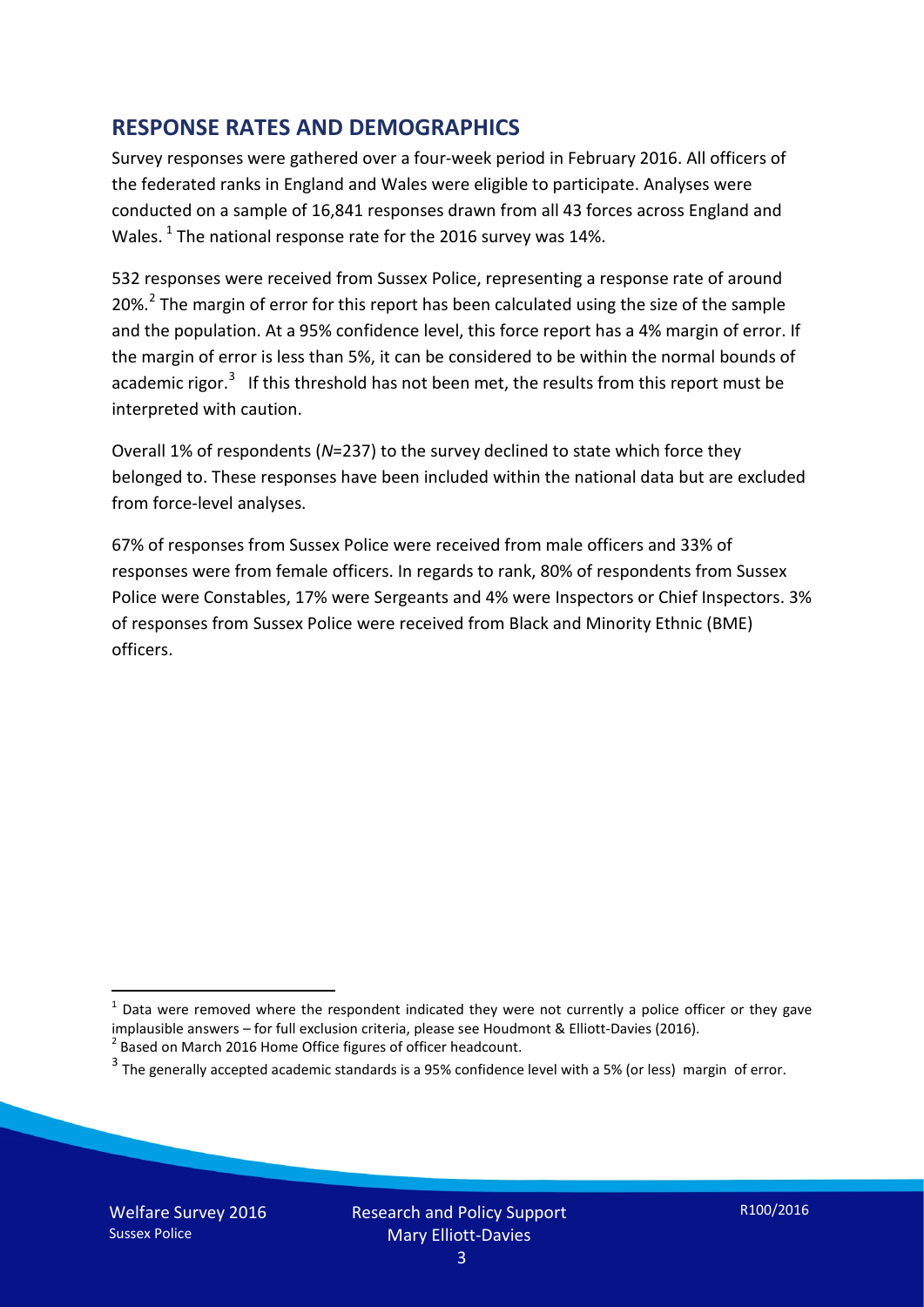# **2. DEMAND**

## **2.1. WORKLOAD**

63% of respondents from Sussex Police told us that their workload is currently too high. This was lower than the proportion of national respondents who reported their workload was too high (66%).

#### **2.2. HSE MANAGEMENT STANDARDS**

The UK Health and Safety Executive published the Management Standards Indicator Tool (MSIT) to assist organisations in the assessment of workers exposure to dimensions of the psychosocial work en[v](#page-15-4)ironment that, if not properly managed, can lead to harm to health.<sup>v</sup> The 25-item version of the MSIT<sup>[vi](#page-15-5)</sup> contains four items that measure job demands.

27% of respondents from Sussex Police told us that they often or always have unachievable deadlines, and 44% that they have to neglect some tasks because they have too much to do. Findings for the MSIT job demand items for Sussex Police are presented in Figure 1 below.



*Figure 1. Sussex Police: HSE MSIT Job Demands*

Welfare Survey 2016 Sussex Police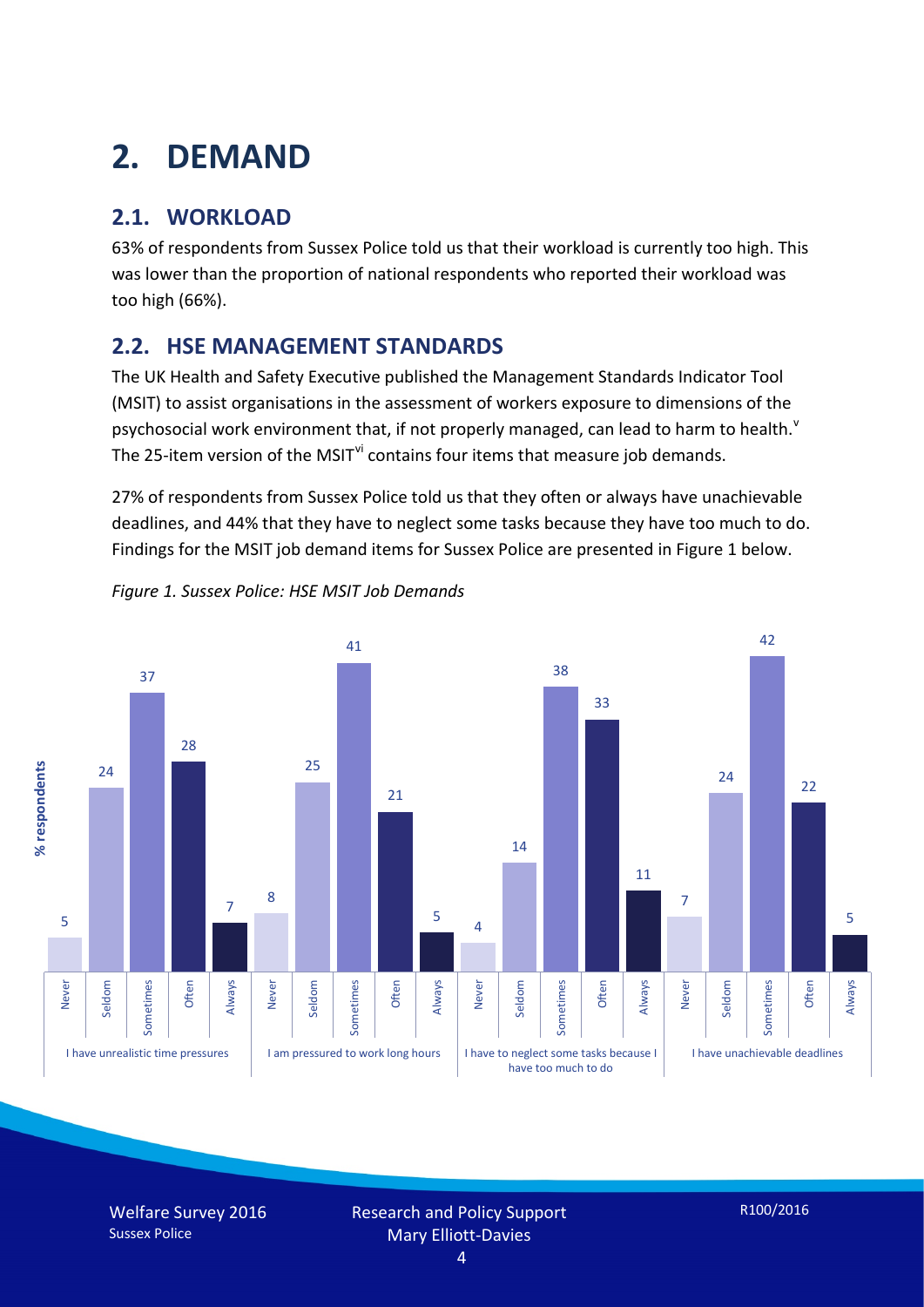#### **2.3. AMOUNT AND PACE OF WORK**

A set of statements were developed for the current study to assess aspects of job demands in regards to the amount and pace of work. Findings for Sussex Police are presented in Figure 2.





67% of respondents from Sussex Police *disagreed* or *strongly disagreed* that they were able to meet all of the conflicting demands on their time and 88% of respondents from Sussex Police *disagreed* or *strongly disagreed* that there are enough officers to manage all the demands made on their team/unit.

Welfare Survey 2016 Sussex Police

% respondents **% respondents**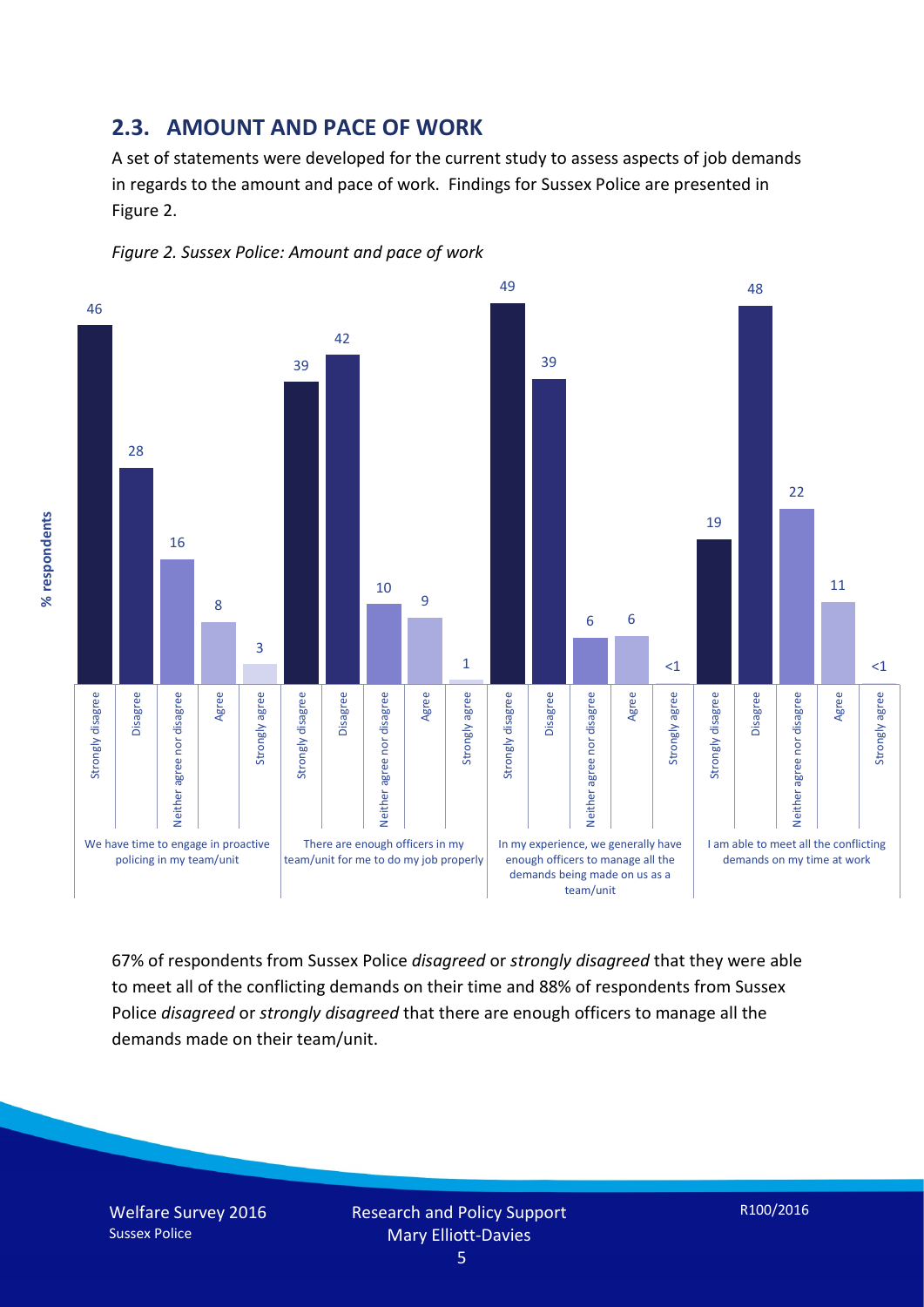# **3. CAPACITY**

#### **3.1. MINIMUM OFFICER STAFFING**

We asked respondents whether or not their team or unit has a minimum officer staffing level and 76% of respondents from Sussex Police indicated that their team or unit had a minimum officer staffing level. Among respondents whose team or unit had a minimum officer staffing level, 18% indicated that this level was achieved *never* or *rarely*.

#### **3.2. OFFICER STAFFING ARRANGEMENTS**

Respondents were asked whether they had been told how officer staffing levels in their team/unit were determined and whether they felt it was effective. 61% of respondents from Sussex Police indicated that they had not been told how officer staffing levels are determined, whilst 74% *disagreed* or *strongly disagreed* that the way officer staffing levels are determined seems to be effective. An additional set of statements were developed for this survey to assess aspects of capacity to meet job demands. Results for Sussex Police are below.



*Figure 3. Sussex Police: Capacity to deal with workload*

Welfare Survey 2016 Sussex Police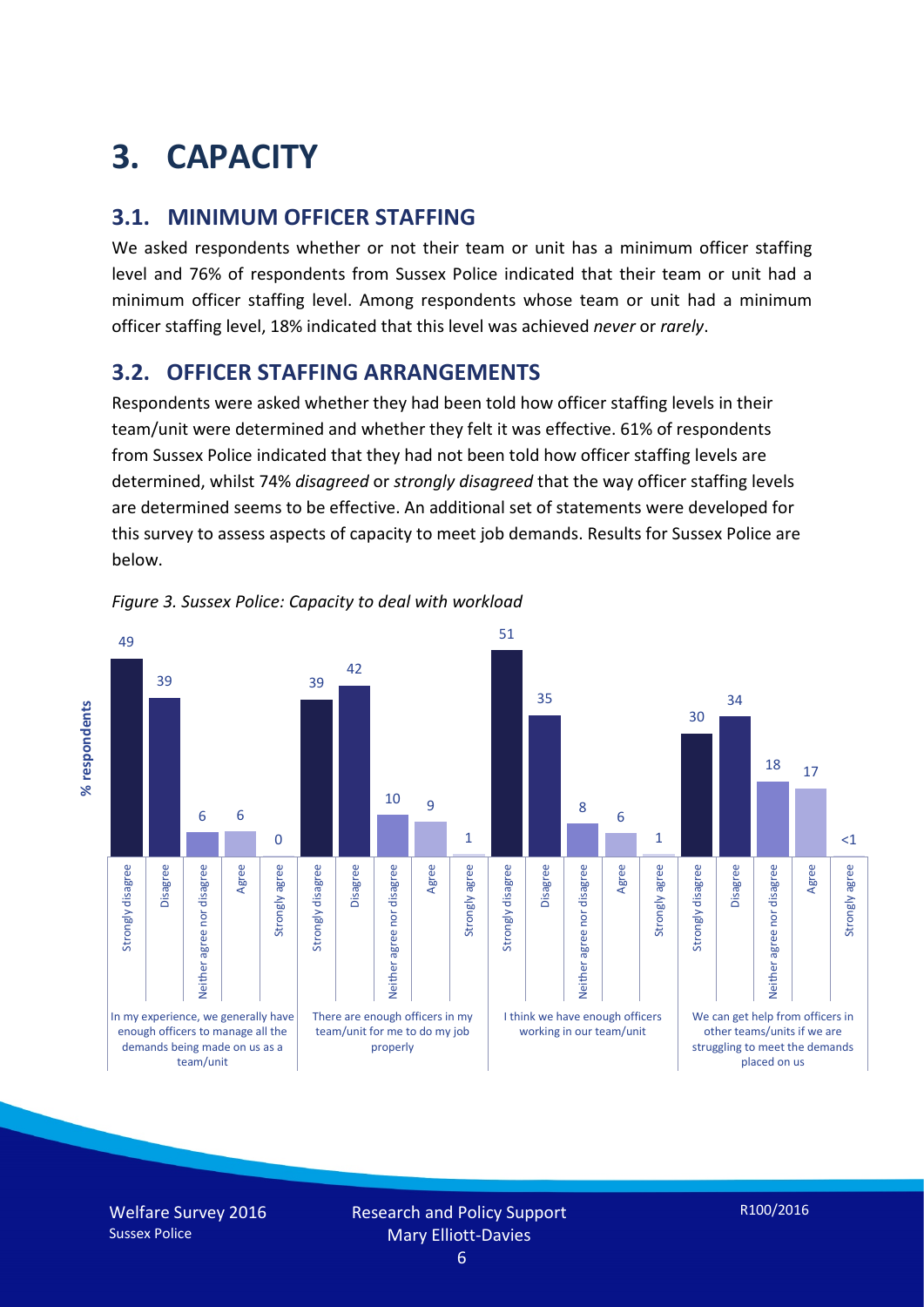## **4. WORK PATTERNS**

#### **4.1. SHIFTS**

Respondents were invited to indicate which of broad shift patterns they typically worked (indicated in Figure 4) and, to the nearest hour, how long their shifts are supposed to last.

0% of respondents from Sussex Police reported their formal shift duration was more than the 8-10 hours advised by the Health and Safety Executive<sup>[vii](#page-15-6)</sup> and the Police Negotiating Board.<sup>[viii](#page-15-7)</sup>

#### *Figure 4. Sussex Police: Shift rotation*



#### **4.2. SINGLE CREWING**

Among respondents from Sussex Police, for whom this item was applicable (*N*=*477*), 60% reported being single crewed either *often* or *always* over the previous 12 month period, this can be compared with 73% of respondents from the national sample.

#### **4.3. BREAKS, REST DAYS AND ANNUAL LEAVE**

63% of respondents from Sussex Police were *never* or *rarely* able to take their full rest break entitlement, and 74% reported having had two or more rest days cancelled in the previous 12 month period.

17% of respondents from Sussex Police told us that they have not been able to take their full annual leave entitlement in the previous 12 month period.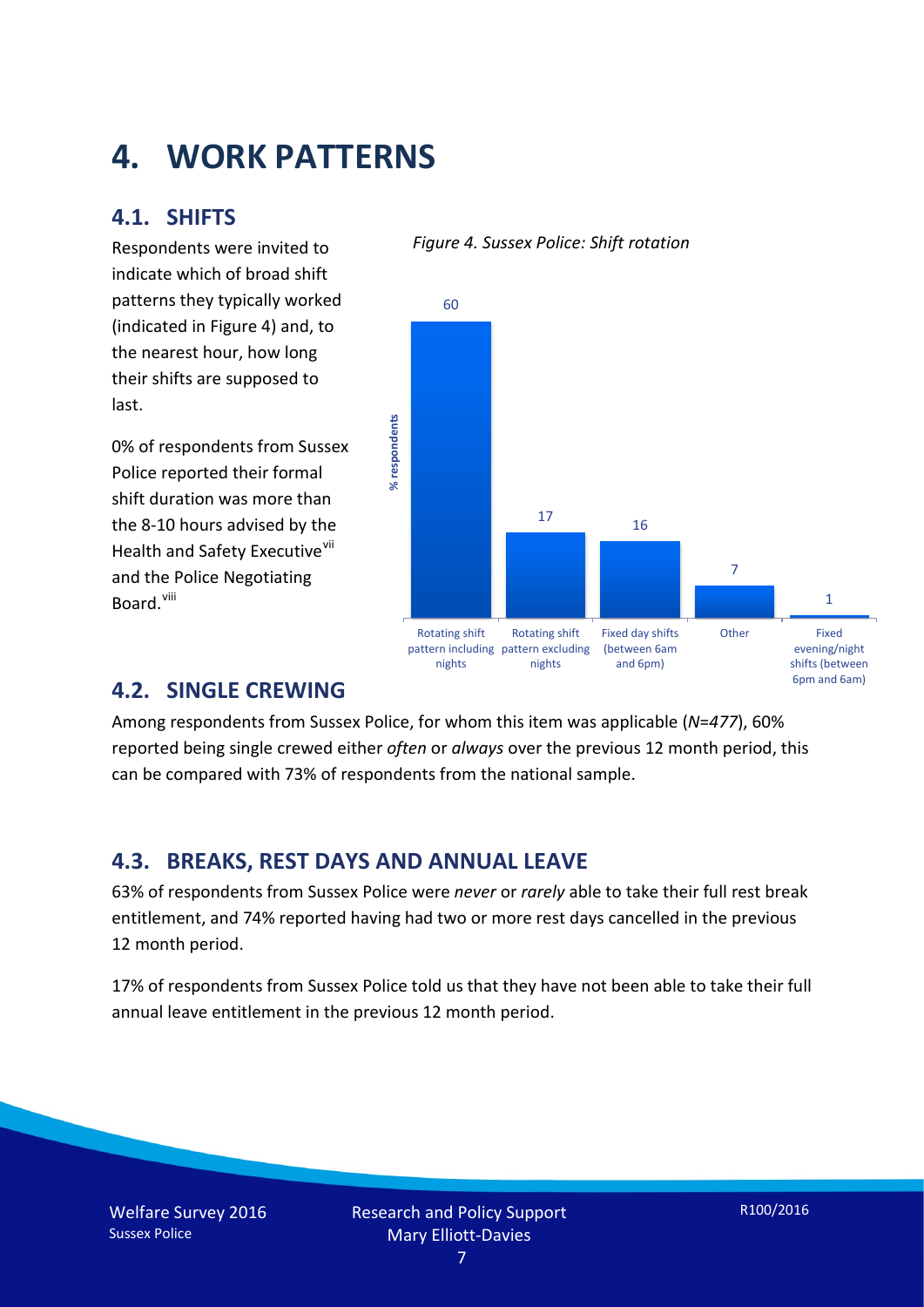# **5. MENTAL HEALTH AND WELLBEING**

#### **5.1. SINGLE ITEM INDICATOR**

A top-level broad overview of mental wellbeing was established using an item that asked respondents to indicate whether they had experienced feelings of stress, low mood, anxiety, or other difficulties with their health and wellbeing over the last 12 months.

76% of respondents from Sussex Police indicated that they had experienced feelings of stress, low mood, anxiety, or other difficulties with their health and wellbeing over the last 12 months. 93% also indicated that these feelings were caused, or made worse by work.

#### **5.2. MENTAL WELLBEING**

Mental wellbeing can be broadly conceptualized as having two dimensions. The first concerns positive affect (i.e. pleasurable aspects of wellbeing such as feelings of optimism, cheerfulness, and relaxation). The second concerns psychological functioning (i.e. such as clear thinking, self-acceptance, personal development, competence, and autonomy).

To investigate mental wellbeing in more detail the two-dimensional structure of mental wellbeing described above was assessed using the short Warwick-Edinburgh Mental Wellbeing Scale.<sup>[ix](#page-15-8)</sup> The use of this scale, which has been widely used in a number of settings, helps us to measure the incidence of wellbeing in the police in a reliable way, allowing credible comparisons. The scale asks individuals to rate their experience during the last two weeks for seven positively framed statements.

Findings for the items for the short Warwick-Edinburgh Mental Wellbeing Scale for Sussex Police are presented in Figure 5 alongside those for the general public.

#### **5.3. HELP SEEKING**

A question was applied to identify those who had ever **sought help** for feelings of stress, low mood, anxiety, or any other difficulties with mental health and wellbeing. Examples of sources of help were provided including GP, occupational health department, psychologist, therapist, and counsellor.

38% of Sussex Police respondents had previously sought help for feelings of stress, low mood, anxiety or other difficulties with their mental health and wellbeing, of which 54% had done so within the last 12 months.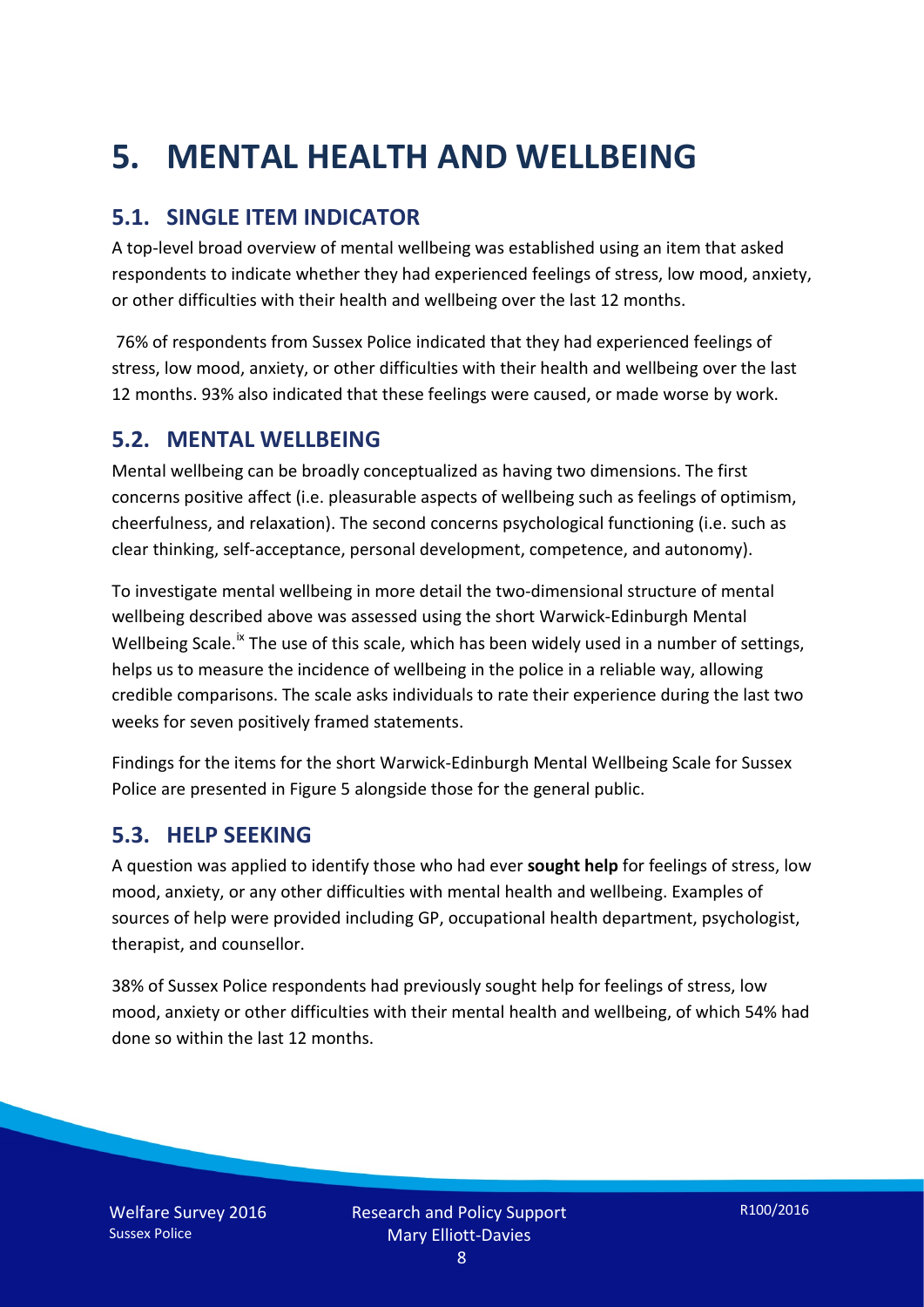

*Figure 5. Sussex Police:* The Short Warwick-Edinburgh Mental Wellbeing Scale*.*

General Population: North West [England] Mental Wellbeing Survey (2012-23)

Local Response: PFEW Welfare Survey (2016)

#### **5.4. STRESS**

Work related stress was measured using a single-item measure. 38% of respondents from Susse[x](#page-15-9) Police presented with a non-diagnostic case of work-related stress.<sup>x</sup> Stress outside of work was assessed using an adaptation of the work-related stress measure. 11% of respondents from Sussex Police presented with a non-diagnostic case of stress outside of work.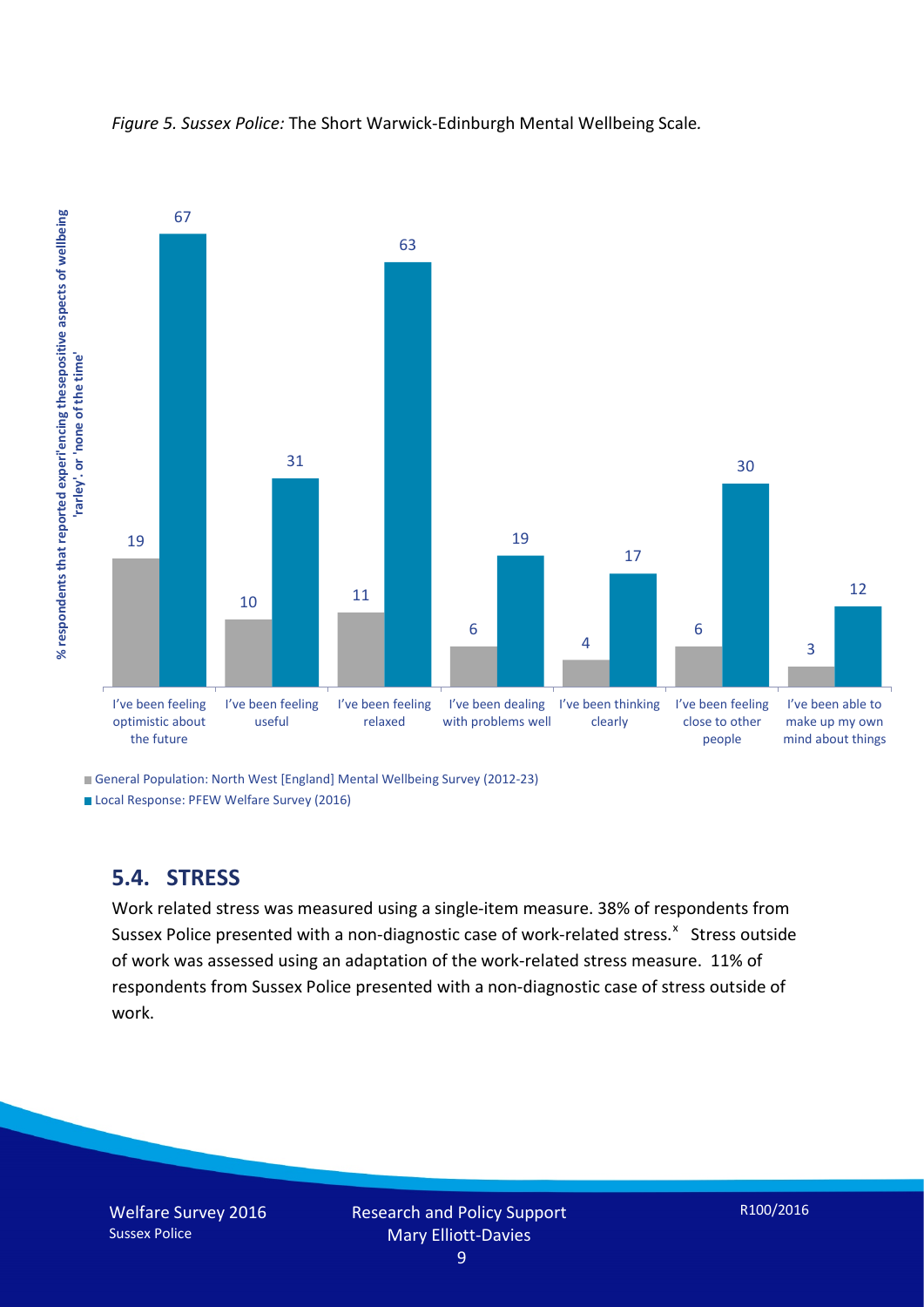# **6. ORGANISATIONAL SUPPORT: MENTAL HEALTH & WELLBEING**

Participants who indicated that they had sought help for difficulties with mental health and wellbeing were presented with additional questions concerning disclosure to a line manager.

#### **6.1. DISCLOSURE**

75% of respondents reported that they had disclosed seeking mental health and wellbeing support to their line managers.

#### **6.2. REASONS FOR NON-DISCLOSURE**

Respondents who did not disclose that they were seeking mental health and wellbeing support were asked to indicate why. Findings are presented in Figure 6 below. Respondents were able to cite as many reasons as applicable.

#### *Figure 6. Sussex Police: Reasons for non-disclosure*



Reasons for non-disclosure

#### **D**Other

- I didn't want to be treated differently (in a negative way)
- I It wasn't affecting my work so I didn't feeli like I needed to
- I thought it would negatively affect my opportunities for promotion and/or specialisation
- I was worried that my other colleagues would find out

Welfare Survey 2016 Sussex Police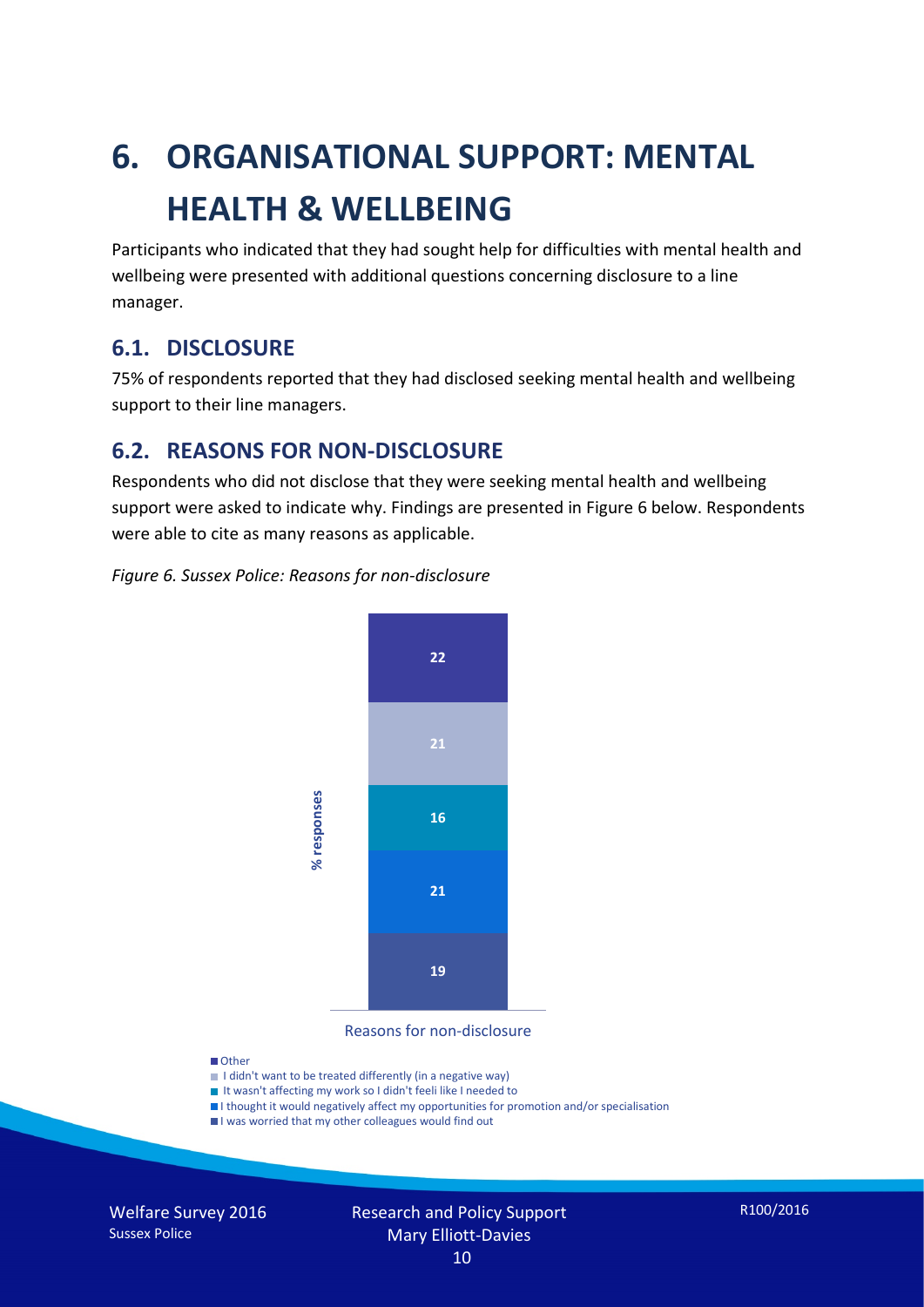#### **6.3. LOCAL ATTITUDES TO MENTAL HEALTH AND WELLBEING**

All respondents were asked about the attitude of the police service towards mental health and wellbeing. Nationally, these were found to be fairly negative. Figure 7 below shows the perception reported by respondents from Sussex Police.





Welfare Survey 2016 Sussex Police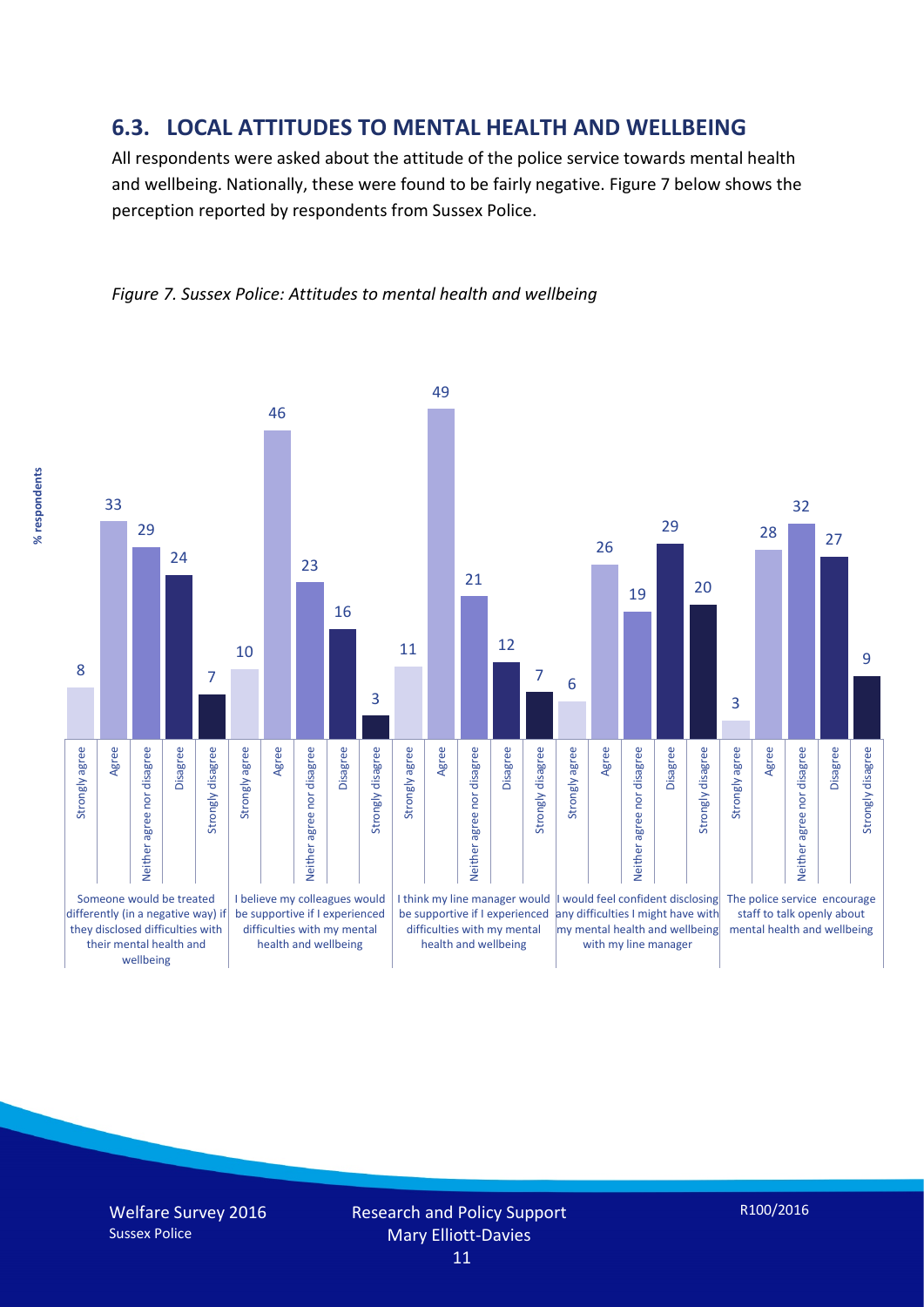# **7. ABSENCE BEHAVIOUR**

## **7.1. ABSENCE**

67% of respondents from Sussex Police reported one or more days of sickness absence and 29% of respondents indicated that at least one day of their sickness absence was attributable to stress, depression, or anxiety.

### **7.2. PRESENTEEISM AND LEAVEISM**

Presenteeism is the act of attending work while ill. This has been shown to be associated with subsequent health decline, particularly in relation to burnout, $x_i$  and can to lead to elevated absenteeism.<sup>[xii](#page-16-1)</sup> Moreover, evidence suggests that presenteeism can compound the effects of the initial illness and negatively influence job satisfaction, resulting in negative job attitudes and withdrawal from work.<sup>[xiii](#page-16-2)</sup>

Leaveism is a recently coined term to describe hidden sickness absence and work undertaken during rest periods including using allocated time off such as annual leave entitlements to take time off when they are in fact unwell. Findings for Sussex Police are presented in Figure 8 below.



*Figure 8. Sussex Police: Absence behaviours*

Welfare Survey 2016 Sussex Police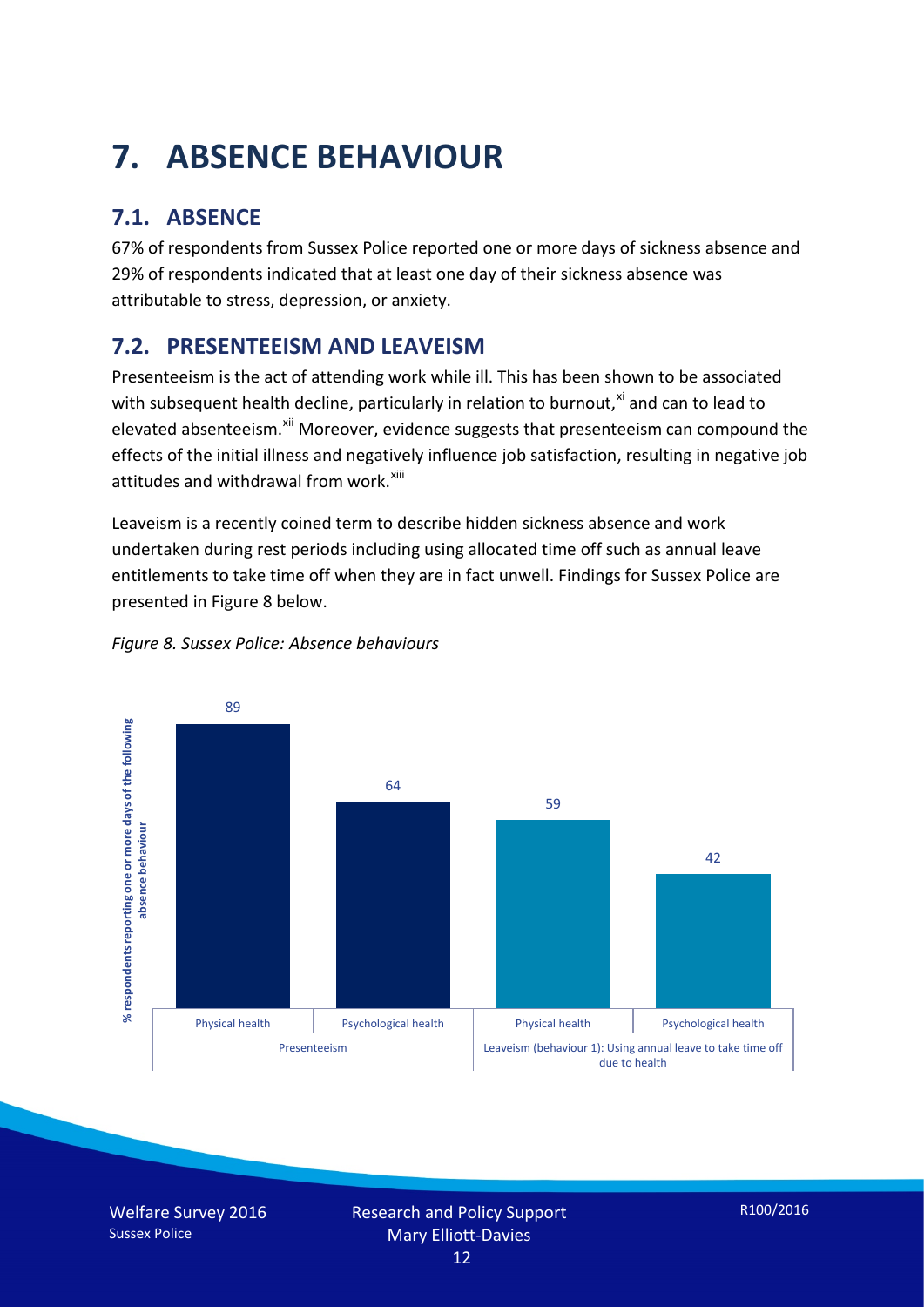# **8. ACCIDENTS, VIOLENCE AND INJURIES**

### **8.1. VIOLENCE**

% respondents **% respondents** Verbal and physical violence was assessed using four questions regarding how often officers received verbal insults, verbal threats, unarmed physical attacks, and attacks with a weapon from members of the public over the previous 12 months. Findings are presented in Figure 9 below.

*Figure 9. Sussex Police: Frequency of verbal and physical violence from members of the public* 63

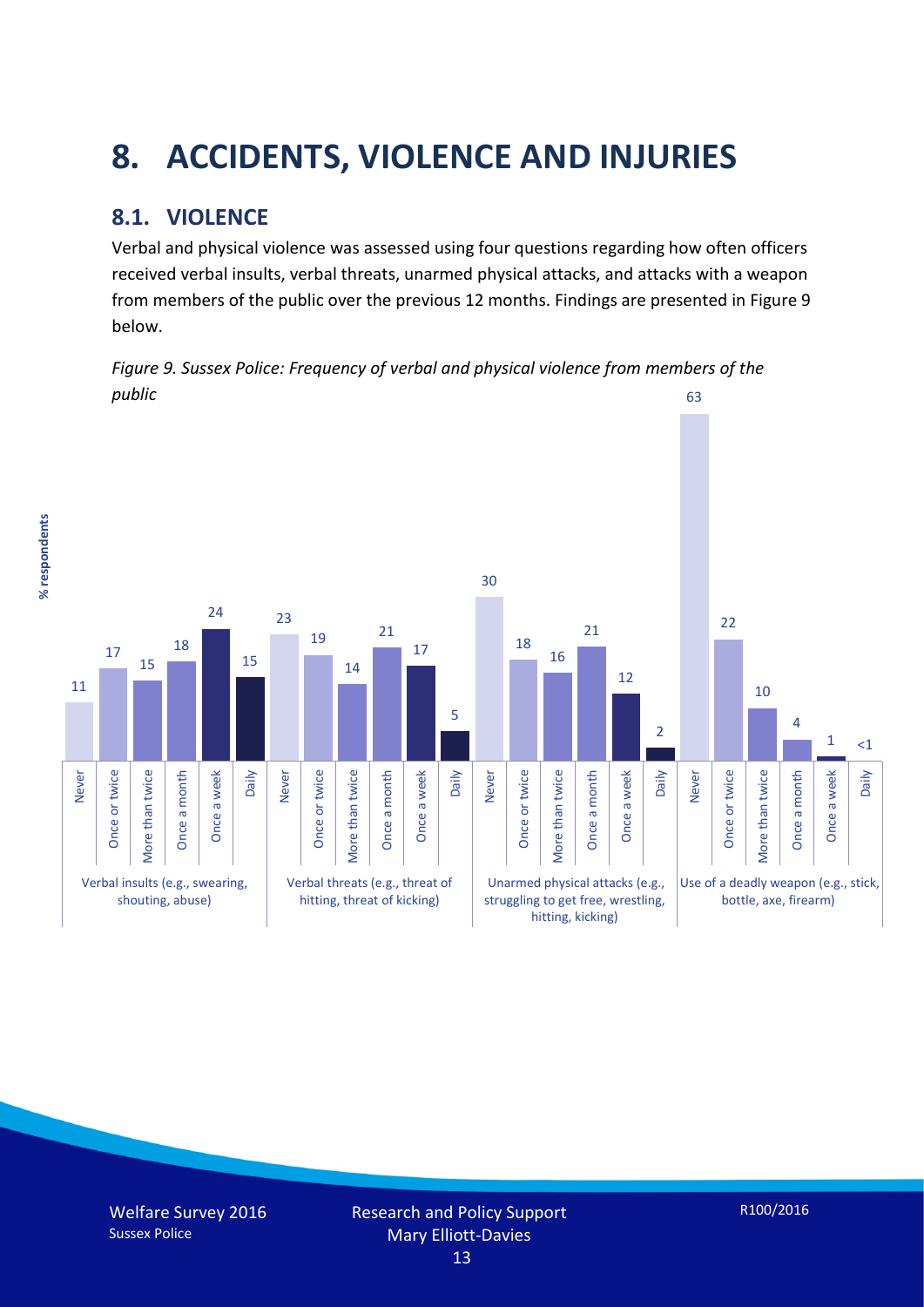#### **8.2. INJURIES DUE TO ACCIDENTS AND VIOLENCE**

18% of Sussex Police respondents reported that they had suffered one or more injuries that required medical attention as a result of **work-related violence** in the last year – losing more than 103 days in sickness absence. Whilst 25% of Sussex Police respondents also reported that they had suffered one or more injuries that required medical attention as a result of **work-related accidents** in the last year – losing more than 377 days in sickness absence.

Welfare Survey 2016 Sussex Police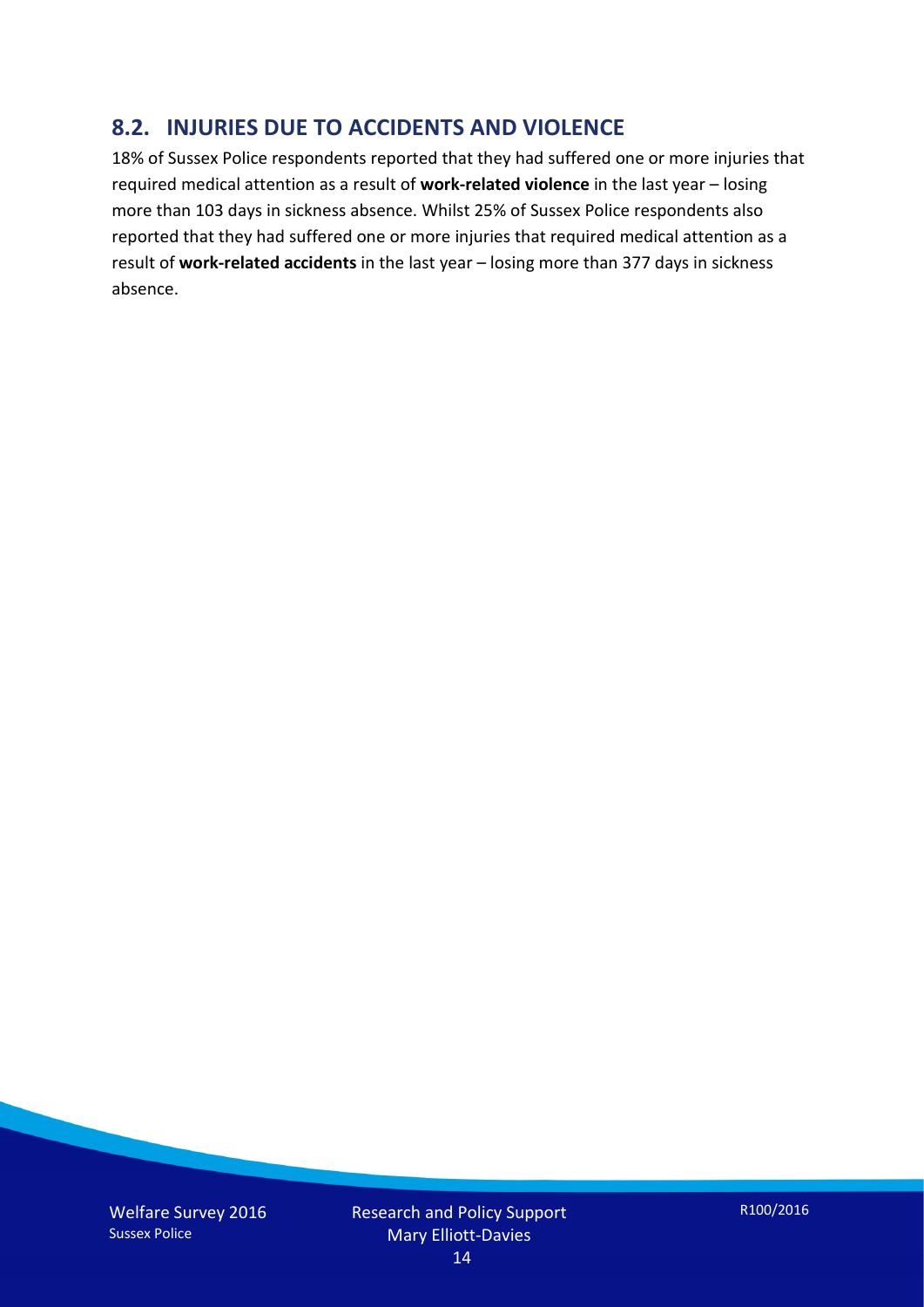## **9. Notes for JBBs**

Additional findings from the 2016 welfare survey are available on request from the Research and Policy department.

The findings of the survey can also be broken down in more detail in terms of different demographic groups, such as rank, role or length of service. However please be aware that we can only go into a certain level of detail with this demographic data in order to preserve respondents' confidentiality.

JBBs wishing to obtain further information can contact Mary Elliott-Davies [\(mary.elliott](mailto:mary.elliott-davies@polfed.org)[davies@polfed.org\)](mailto:mary.elliott-davies@polfed.org) to discuss their requirements. The Research and Policy Department only has one member of staff responsible for these data requests therefore please bear this in mind when contacting the team.

All other interested parties should speak to their local JBB in the first instance.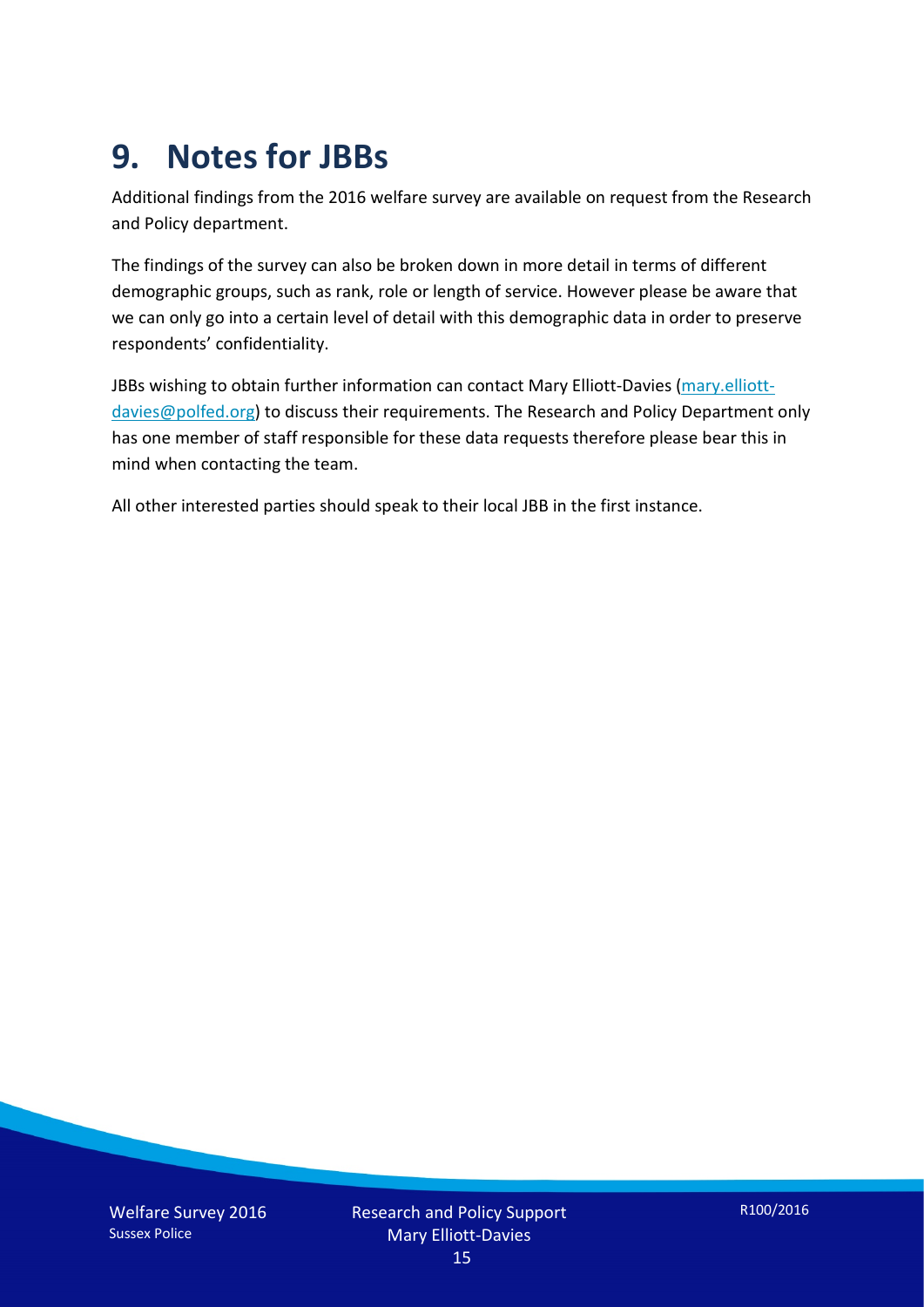# **10. REFERENCES**

<span id="page-15-0"></span>i National Audit Office (2015). Financial Sustainability of Police Forces in England and Wales. Retrieved September 12, 2016, fro[m https://www.nao.org.uk/wp](https://www.nao.org.uk/wp-content/uploads/2015/06/Financial-sustainability-of-police-forces.pdf)[content/uploads/2015/06/Financial-sustainability-of-police-forces.pdf](https://www.nao.org.uk/wp-content/uploads/2015/06/Financial-sustainability-of-police-forces.pdf)

<span id="page-15-1"></span><sup>ii</sup> Home Office (2010). Police Service Strength: England and Wales, 31 March 2010. Retrieved September 12, 2016, from [https://www.gov.uk/government/uploads/system/uploads/attachment\\_data/file/115745/hosb1410](https://www.gov.uk/government/uploads/system/uploads/attachment_data/file/115745/hosb1410.pdf) [.pdf](https://www.gov.uk/government/uploads/system/uploads/attachment_data/file/115745/hosb1410.pdf)

<span id="page-15-2"></span><sup>iii</sup> Home Office (2016). Police Workforce, England and Wales, 31 March 2016. Statistical Bulletin 05/16. Retrieved September 12, 2016, fro[m https://www.gov.uk/government/statistics/police](https://www.gov.uk/government/statistics/police-workforce-england-and-wales-31-march-2016)[workforce-england-and-wales-31-march-2016](https://www.gov.uk/government/statistics/police-workforce-england-and-wales-31-march-2016)

<span id="page-15-3"></span><sup>iv</sup> Elliott-Davies, M., Donnelly, J., Boag-Munroe, F., & Van Mechelen, D. (2016). 'Getting a battering' The perceived impact of demand and capacity imbalance within the Police Service of England and Wales: A qualitative review. The Police Journal, 89, 2, 93-116.

<span id="page-15-4"></span><sup>v</sup> Cousins, R., Mackay, C., Clarke, S., Kelly, C., Kelly, P., & McCaig, R. (2004). 'Management Standards' and work-related stress in the UK: Practical development. *Work & Stress, 18*, 113–136; Mackay, C., Cousins, R., Kelly, P., Lee, S., & McCaig, R. (2004). 'Management Standards' and work-related stress in the UK: Policy background and science. *Work & Stress, 18*, 91–112.

<span id="page-15-5"></span>vi Edwards, J., & Webster, S. (2012). Psychosocial risk assessment: Measurement invariance of the UK Health and Safety Executive's Management Standards Indicator Tool across public and private sector organizations. *Work & Stress, 26*, 130–142

<span id="page-15-6"></span>vii HSE.(2006).Managing shift work: *Health and Safety Guidance*. HSE Books, HSG256, ISBN 9780717661978, Crown Copyright.

<span id="page-15-7"></span>viii Home Office. (2010). Guidance on Variable shift arrangements for police officers [PNB circular] 016-2010.

<span id="page-15-8"></span><sup>ix</sup> Stewart-Brown, S., Tennant, A., Tennant, R., Platt, S., Parkinson, J., & Weich, S. (2009). Internal construct validity of the Warwick-Edinburgh Mental Well-being Scale (WEMWBS): A Rasch analysis using data from the Scottish Health Education Population Survey. *Health and Quality of Life Outcomes, 7*: 15.

<span id="page-15-9"></span>x Smith, A., Johal, S., Wadsworth, E., Davey Smith, G., & Peters, T. (2000). The Scale of Perceived Stress at Work: The Bristol Stress and Health at Work Study. Contract Research Report 265/2000. Sudbury: HSE Books.